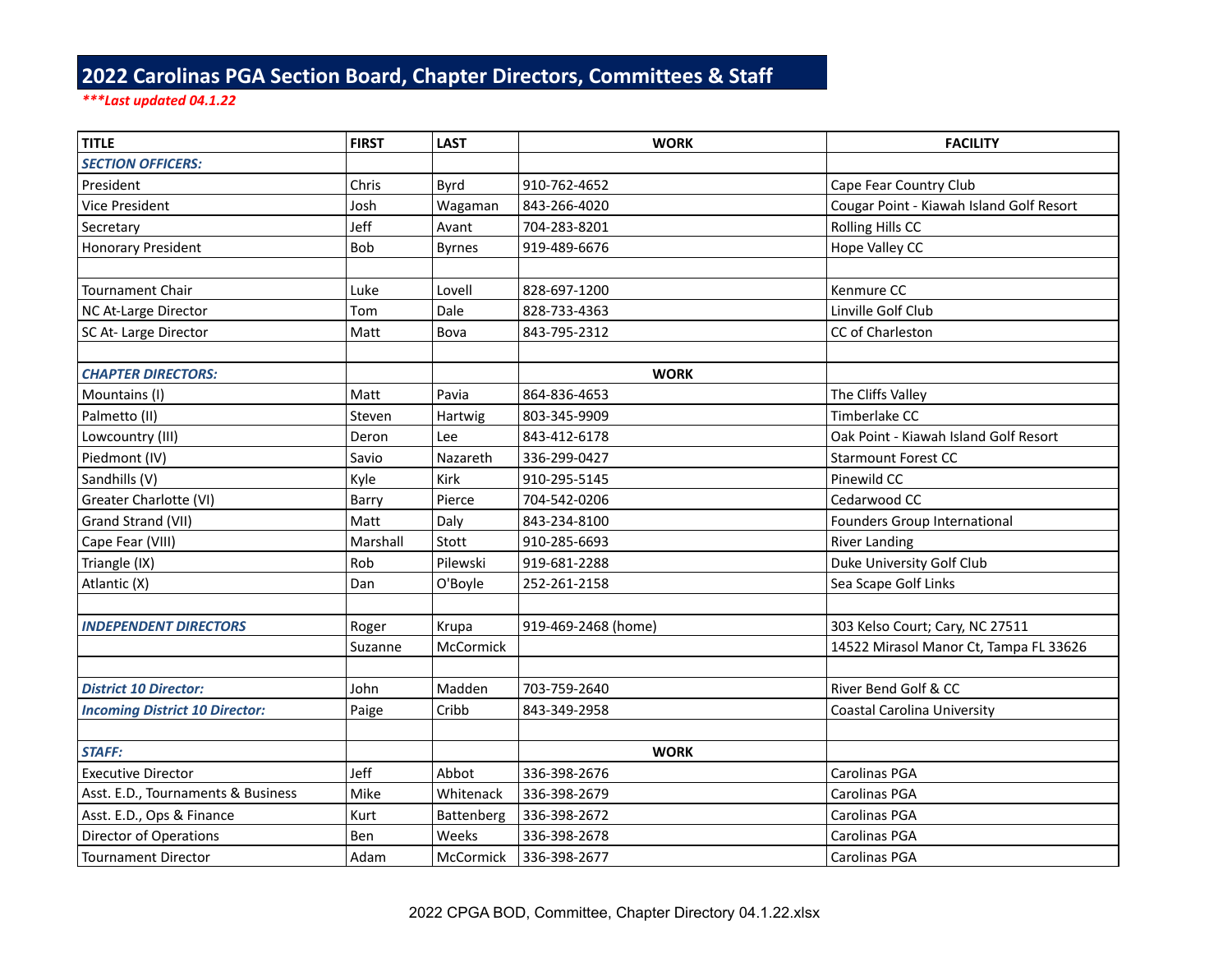| <b>Director of Marketing</b>                     | <b>Jess</b>    | Hanson            | 336-398-2675 | Carolinas PGA                              |
|--------------------------------------------------|----------------|-------------------|--------------|--------------------------------------------|
| Asst. Tourn. Director                            | Patrick        | O'Reilly          | 336-398-2848 | Carolinas PGA                              |
| <b>Tournament Administrator</b>                  | <b>Brianna</b> | Newton            | 336-355-6154 | Carolinas PGA                              |
| Membership Director                              | Talma          | Kee               | 336-398-2852 | Carolinas PGA                              |
| PGA REACH Carolinas Programs Director            | Jessica        | Asbury            | 336-398-2848 | Carolinas PGA                              |
| S.H.H. PGA Works Fellow                          | Mia            | Hiyasaki          | 336-398-2673 | Carolinas PGA                              |
| <b>PGA Career Consultant</b>                     | Mike           | Mueller           | 919-552-3781 | PGA of America                             |
|                                                  |                |                   |              |                                            |
| <b>LEGAL COUNSEL:</b>                            |                |                   | <b>WORK</b>  |                                            |
| North Carolina                                   | Marc           | Isaacson          | 336-609-5134 | Isaacson Isaacson Sheridan & Fountain, LLP |
| South Carolina                                   | Collin         | Jewell            | 843-238-5141 | The Floyd Law Firm                         |
|                                                  |                |                   |              |                                            |
| <b>PGA REACH CAROLINAS - BOARD OF DIRECTORS:</b> |                |                   |              |                                            |
| President                                        | Chris          | Byrd              | 910-762-4652 | Cape Fear Country Club                     |
| <b>Vice President</b>                            | Josh           | Wagaman           | 843-266-4020 | Cougar Point - Kiawah Island Golf Resort   |
| Secretary                                        | Jeff           | Avant             | 704-283-8201 | Rolling Hills CC                           |
| <b>Honorary President</b>                        | <b>Bob</b>     | <b>Byrnes</b>     | 919-489-6676 | Hope Valley CC                             |
| <b>Board Member (Founding Trustee)</b>           | Ken            | Haigler           |              | Taft, Taft & Haigler (Wilmington, NC)      |
|                                                  |                |                   |              |                                            |
| <b>COMMITTEES:</b>                               |                |                   |              |                                            |
| <b>Associate Education</b>                       |                |                   | <b>WORK</b>  |                                            |
| Chair                                            | <b>Brock</b>   | White             | 910-630-7144 | <b>Methodist University</b>                |
| Vice-Chair                                       | <b>Briana</b>  | Niemann           | 843-768-5752 | Kiawah Island Club - Cassique              |
| PGM University Leader                            | Tom            | <b>Inczauskis</b> | 910-630-7608 | Methodist University                       |
| President, Assistant's Assoc.                    | Barry          | Pierce            | 704-542-0206 | Cedarwood CC                               |
| L2/L3 Associate                                  | Jeremy         | Wetherton         | 910-762-4652 | Cape Fear CC                               |
| At-Large Member                                  | Gil            | Feagin            | 843-349-6632 | <b>Coastal Carolina University</b>         |
| <b>Staff Liaison</b>                             | Ben            | Weeks             | 336-398-2678 | Carolinas PGA                              |
|                                                  |                |                   |              |                                            |
| <b>Awards/Honors</b>                             |                |                   | <b>WORK</b>  |                                            |
| Senior Chair                                     | Jeff           | Nichols           | 704.945.9630 | Carmel Country Club                        |
| Board Member - Co-Chair                          | Marshall       | Stott             | 910-285-6693 | <b>River Landing</b>                       |
| Board Member - Co-Chair                          | Tom            | Dale              | 828-733-4363 | Linville Golf Club                         |
| 2021 GPOY                                        | John           | Marino            | 919-361-1400 | Old Chatham Golf Club                      |
| 2021 Asst. GPOY                                  | Josh           | Webb              | 336-299-4160 | Sedgefield Country Club                    |
| 2021 Strausbaugh                                 | Mary           | Thomas            | 336-998-8075 | Bermuda Run Country Club                   |
| 2021 PGA Professional Development                | Paige          | Cribb             | 843-349-2958 | <b>Coastal Carolina University</b>         |
| 2021 Youth Player Dev.                           | Anne Marie     | Goslak            | 336-288-4461 | Greensboro Country Club                    |
| 2021 Teacher of the Year                         | Jimmy          | Hamilton          | 919-846-5380 | Wildwood Green Golf Club                   |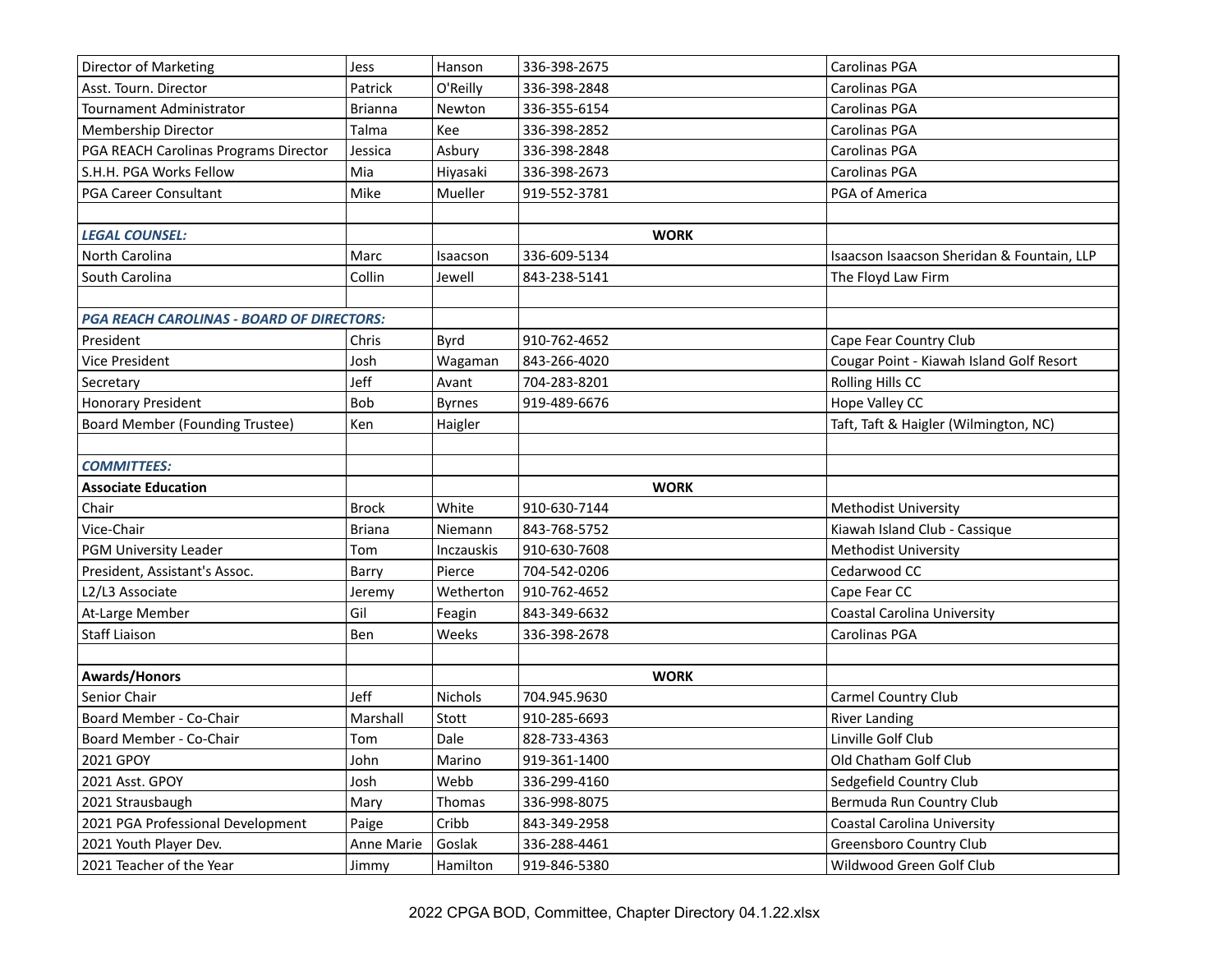| 2021 Player Development          | Kevin         | <b>Britt</b>    | 864-583-1246             | Carolina Country Club                    |
|----------------------------------|---------------|-----------------|--------------------------|------------------------------------------|
| 2021 Private MOY                 | Bill          | Glenn           | 336-363-5035             | Roaring Gap Club                         |
| 2021 Public MOY                  | Casey         | Cook            | 843-234-8100             | <b>Founders Group</b>                    |
| 2021 Resort MOY                  | Tyler         | Yancey          | 910-692-7111             | Pine Needles Lodge & Golf Club           |
| 2021 Patriot Award               | Karl          | Kimball         | 919-286-4211             | <b>Hillandale Golf Course</b>            |
| 2021 Community Impact            | <b>Briana</b> | Niemann         | 843-768-5752             | Kiawah Island Club - Cassique            |
| Ex-Officio Member                | Jeff          | Abbot           | 336-398-2676             | Carolinas PGA                            |
| <b>Staff Liaison</b>             | Jess          | Hanson          | 336-398-2675             | Carolinas PGA                            |
|                                  |               |                 |                          |                                          |
| Career                           |               |                 | <b>WORK</b>              |                                          |
| Chair                            | Mike          | Mueller         | 919-552-3781             | PGA of America                           |
| At-Large Member                  | Ben           | <b>Bridgers</b> | 910-295-6811             | Pinehurst Resort                         |
| At-Large Member                  | John          | Ogden           | 843-757-0715             | Belfair                                  |
| At-Large Member                  | Thomas        | Brinson         | 919-933-7500             | <b>Governors Club</b>                    |
| At-Large Member                  | Brandon       | Motley          | 864-234-5100             | Thornblade Club                          |
| At-Large Member                  | Christa       |                 | Bodensteine 843-234-8100 | Founders Group International             |
| At-Large Member                  | Mike          | Whitenack       | 336-398-2679             | Carolinas PGA                            |
| <b>Staff Liaison</b>             | Ben           | Weeks           | 336-398-2678             | Carolinas PGA                            |
|                                  |               |                 |                          |                                          |
| <b>Education</b>                 |               |                 | <b>WORK</b>              |                                          |
| Chair                            | Deron         | Lee             | 843-412-6178             | Oak Point - Kiawah Island Golf Resort    |
| Mountains (I)                    | Matt          | Stewart         | 828-258-9762             | CC of Asheville                          |
| Palmetto (II)                    | Matt          | Barton          | 803-788-3084             | Spring Valley Country Club               |
| Lowcountry (III)                 | Kory          | Reitz           | 843-522-4601             | Seccession Golf Club                     |
| Piedmont (IV)                    | Anne Marie    | Goslak          | 336-288-4461             | Greensboro Country Club                  |
| Sandhills (V)                    | Jim           | Hardy           | 910-692-6100             | Longleaf Golf & Family Club              |
| Greater Charlotte (VI)           | Kyle          | Gregory         | 803-327-7790             | Rock Hill Country Club                   |
| Grand Strand (VII)               | Matt          | Roberts         | 843-349-6632             | Coastal Carolina Univ.                   |
| Cape Fear (VIII)                 | Jeremy        | Wetherton       | 910-762-4652             | Cape Fear Country Club                   |
| Triangle (IX)                    | Tyler         | Blaschak        | 919-361-1400             | Old Chatham Golf Club                    |
| Atlantic (X)                     | Aaron         | Palen           | 252-261-2744             | Duck Woods Country Club                  |
| <b>Staff Liaison</b>             | Ben           | Weeks           | 336-398-2852             | Carolinas PGA                            |
|                                  |               |                 |                          |                                          |
| <b>Ethics (Board of Inquiry)</b> |               |                 | <b>WORK</b>              |                                          |
| Chair (President)                | Chris         | Byrd            | 910-762-4652             | Cape Fear Country Club                   |
| Vice President                   | Josh          | Wagaman         | 843-266-4020             | Cougar Point - Kiawah Island Golf Resort |
| Secretary                        | Jeff          | Avant           | 704-283-8201             | Rolling Hills CC                         |
| <b>Honorary President</b>        | Bob           | <b>Byrnes</b>   | 919-489-6676             | Hope Valley CC                           |
| <b>Staff Liaison</b>             | Jeff          | Abbot           | 336-398-2676             | Carolinas PGA                            |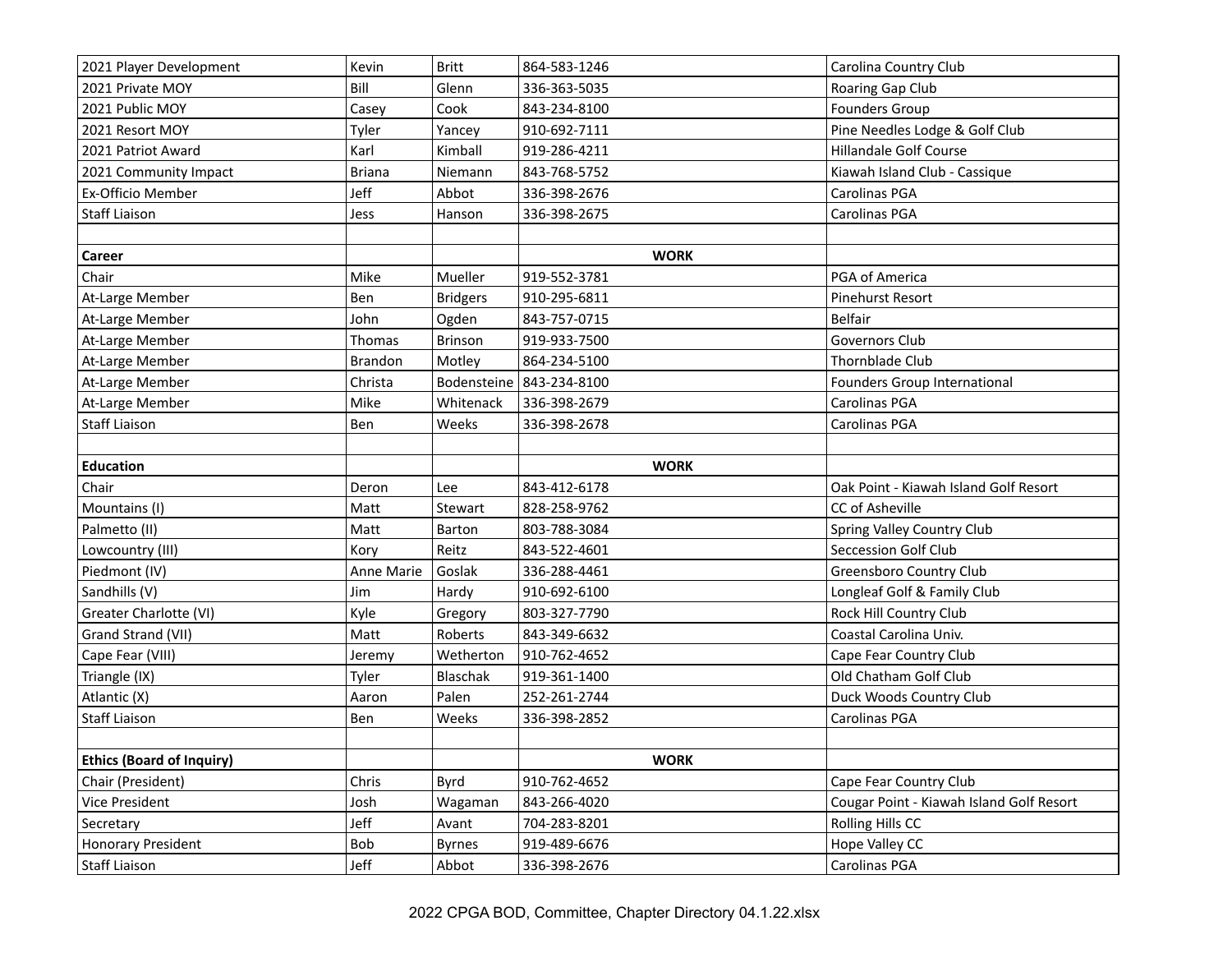| Finance/Investment        |              |               | <b>WORK</b>         |                                          |
|---------------------------|--------------|---------------|---------------------|------------------------------------------|
| Chair (Vice President)    | Josh         | Wagaman       | 843-266-4020        | Cougar Point - Kiawah Island Golf Resort |
| President                 | Chris        | <b>Byrd</b>   | 910-762-4652        | Cape Fear Country Club                   |
| Secretary                 | Jeff         | Avant         | 704-283-8201        | Rolling Hills CC                         |
| <b>Honorary President</b> | Bob          | <b>Byrnes</b> | 919-489-6676        | Hope Valley CC                           |
| <b>Executive Director</b> | Jeff         | Abbot         | 336-398-2676        | Carolinas PGA                            |
| <b>Staff Liaison</b>      | Kurt         | Battenberg    | 336-398-2672        | Carolinas PGA                            |
|                           |              |               |                     |                                          |
| Governance                |              |               | <b>WORK</b>         |                                          |
| Chair (Hon. President)    | <b>Bob</b>   | <b>Byrnes</b> | 919-489-6676        | Hope Valley CC                           |
| At-Large Member (NC)      | Rick         | Murphy        | 336-210-7715        | Rick Murphy Golf Academy                 |
| At-Large Member (NC)      | Del          | Ratcliffe     |                     | <b>Ratcliffe Golf Services</b>           |
| At-Large Member (SC)      | Tom          | Mason         | 803-796-5900        | Par Tee Golf Center                      |
| At-Large Member (SC)      | <b>Brian</b> | Gerard        | 843-266-4008        | Kiawah Island Golf Resort                |
| <b>Staff Liaison</b>      | Jeff         | Abbot         | 336-398-2676        | Carolinas PGA                            |
|                           |              |               |                     |                                          |
| <b>Hall of Fame</b>       |              |               | <b>WORK</b>         |                                          |
| Chair                     | Chip         | King          | 828-898-4388        | Grandfather Golf & CC                    |
| CPGA Board Member (1)     | Bob          | <b>Byrnes</b> | 919-489-6676        | Hope Valley CC                           |
| CPGA Board Member (2)     | Chris        | <b>Byrd</b>   | 910-762-4652        | Cape Fear Country Club                   |
| HOF Inductee (1)          | Jerry        | Hogge         | 910-630-7148        | Methodist University PGM                 |
| HOF Inductee (2)          | Rick         | Murphy        | (336) 605-0052      | Rick Murphy Golf Academy                 |
| HOF Inductee (3)          | Zack         | Veasey        | (866) 780-0119      | Global Value Commerce                    |
| At-Large CPGA Member (1)  | Jeff         | Dotson        | (910) 692-6565      | CC of North Carolina                     |
| At-Large CPGA Member (2)  | Gary         | Schaal        | 843.238.8780        | Mainline Golf LLC                        |
| At-Large CPGA Member (3)  | Ed           | Ibarguen      | 919.681.6161        | Duke University Golf Club                |
| At-Large Non-CPGA         | Jack         | Nance         | 910.673.1000 ext.12 | <b>Carolinas Golf Asssociation</b>       |
| <b>Staff Liaison</b>      | Jess         | Hanson        | 336-398-2675        | Carolinas PGA                            |
| <b>Staff Liaison</b>      | Jeff         | Abbot         | 336-398-2676        | Carolinas PGA                            |
|                           |              |               |                     |                                          |
| Membership                |              |               | <b>WORK</b>         |                                          |
| Chair (Secretary)         | Jeff         | Avant         | 704-283-8201        | Rolling Hills CC                         |
| <b>Staff Liaison</b>      | Talma        | Kee           | 336-398-2852        | Carolinas PGA                            |
|                           |              |               |                     |                                          |
| Nominating                |              |               | <b>WORK</b>         |                                          |
| Chair                     | Bob          | <b>Byrnes</b> | 919-489-6676        | Hope Valley CC                           |
| <b>Staff Liaison</b>      | Jeff         | Abbot         | 336.398.2676        | Carolinas PGA                            |
|                           |              |               |                     |                                          |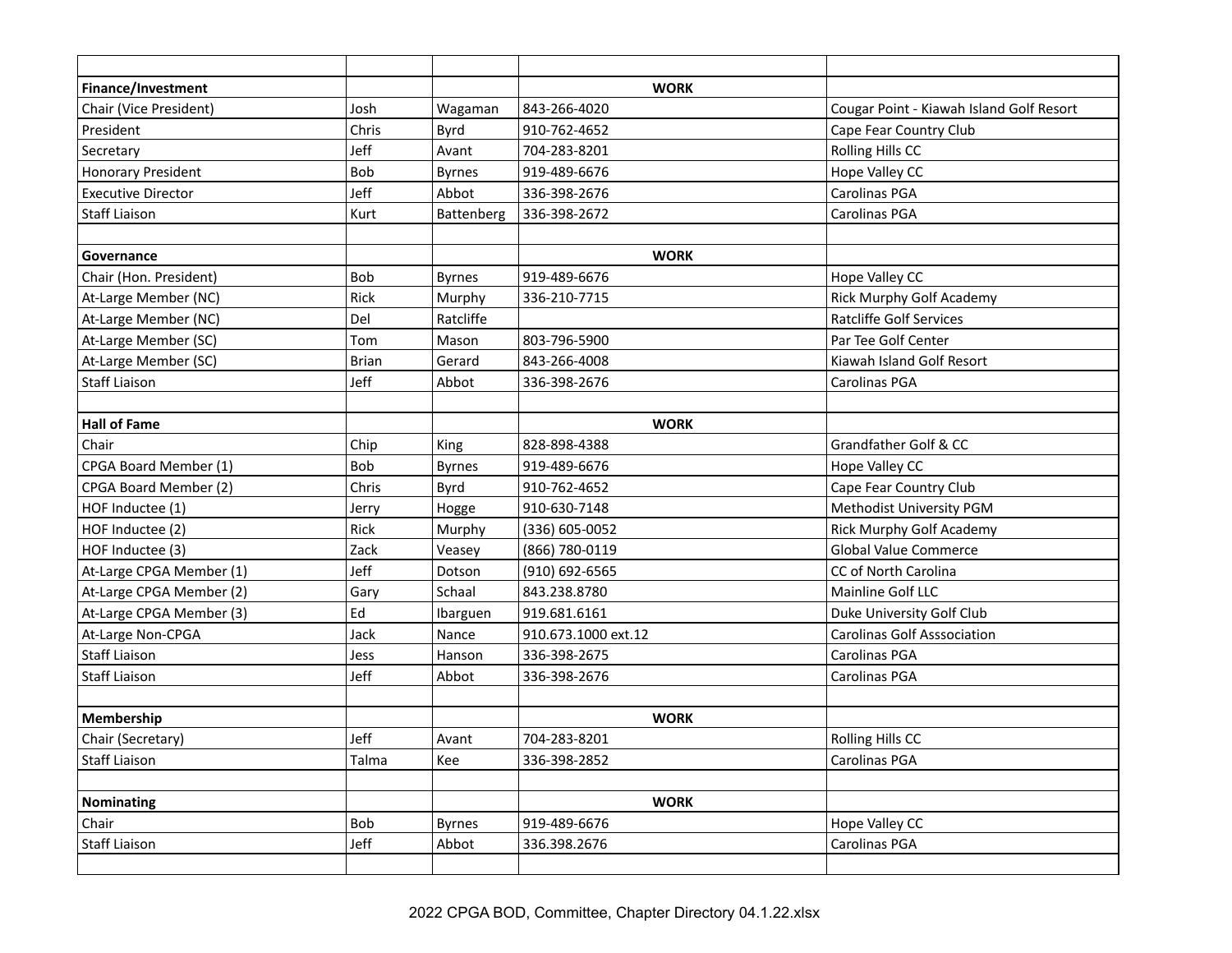| <b>PGA REACH - Carolinas</b>            |               |               | <b>WORK</b>    |                                          |
|-----------------------------------------|---------------|---------------|----------------|------------------------------------------|
| Chair                                   | Josh          | Wagaman       | 843-266-4020   | Kiawah Island - Cougar Point             |
| At-Large Member                         | <b>Brock</b>  | White         | 910-630-7144   | <b>Methodist University</b>              |
| At-Large Member                         | Rob           | Pilewski      | 919-681-2288   | Duke University Golf Club                |
| Mountains (I)                           | Michael       | Pius          | 703-244-1558   | The First Tee of the Upstate             |
| Palmetto (II)                           | Chase         | <b>Butler</b> | 803-781-2063   | George Bryan Golf Academy                |
| Lowcountry (III)                        | <b>Briana</b> | Niemann       | 843-768-5752   | Kiawah Island Club - Cassique            |
| Piedmont (IV)                           | Bob           | <b>Brooks</b> | 336-373-5850   | Gillespie Golf Course                    |
| Sandhills (V)                           | Micah         | Vugrinec      | 910-485-8141   | <b>Highland Country Club</b>             |
| Greater Charlotte (VI)                  | lan           | Bollinger     | 704-348-2520   | First Tee of Greater Charlotte           |
| Grand Strand (VII)                      | Tom           | VanHoogen     | 843-237-2299   | Founders Club Pawley Island & River Club |
| Cape Fear (VIII)                        | Abby          | Byrd          | 910-457-7300   | <b>Bald Head Island Club</b>             |
|                                         |               | Bejgrowicz-   |                |                                          |
| Triangle (IX)                           | Sarah         | Lewallen      | 919-933-7500   | Governors Club                           |
| Atlantic (X)                            | Mike          | Cato          | 252-756-0504   | <b>Greenville Country Club</b>           |
| <b>Staff Liaison</b>                    | Kurt          | Battenberg    | 336-398-2672   | Carolinas PGA                            |
| <b>Staff Liaison</b>                    | Jessica       | Asbury        | 336-398-2848   | Carolinas PGA                            |
|                                         |               |               |                |                                          |
| Scholarship                             | Section       | Officers      |                |                                          |
|                                         |               |               |                |                                          |
| Teaching, Coaching & Player Development |               |               | <b>WORK</b>    |                                          |
| Chair                                   | Marc          | Lapointe      | 803-547-2044   | Fort Mill Golf Club                      |
| At-Large Member                         | Krista        | Dunton        | 843-815-8494   | <b>Berkeley Hall Club</b>                |
| At-Large Member                         | Sean          | Kennedy       | (864) 508-1736 | The Cliffs at Glassy                     |
| At-Large Member                         | Jason         | Sutton        | 843-836-4410   | Colleton River Club                      |
| At-Large Member                         | Allen         | Terrell       | (843) 685-1519 | Dustin Johnson Golf School               |
| At-Large Member                         | Robbie        | Fritz         | (336) 288-4461 | Greensboro Country Club Farm Course      |
| At-Large Member                         | Eric          | Alpenfels     | (910) 295-6811 | Pinehurst CC No. 1-5                     |
| At-Large Member                         | Ryan          | Dailey        | (607) 542-0318 | Operation 36 Golf                        |
| <b>Staff Liaison</b>                    | Ben           | Weeks         | 336-398-2678   | Carolinas PGA                            |
|                                         |               |               |                |                                          |
| <b>Tournament</b>                       |               |               | <b>WORK</b>    |                                          |
| Chair                                   | Luke          | Lovell        | 828-697-1200   | Kenmure CC                               |
| Mountains (I)                           | Scooter       | Buhrman       | 828-693-3600   | Champion Hills Club                      |
| Palmetto (II)                           | Quinn         | Rogan         | 803-239-0290   | The Woodcreek Club                       |
| Lowcountry (III)                        | Mark          | Teed          | 843-671-4417   | Sea Pines CC                             |
| Piedmont (IV)                           | Andrew        | Boston        | 336-722-1584   | Old Town Club                            |
| Sandhills (V)                           | Matt          | Vick          |                | Sandhills Rentals                        |
| Greater Charlotte (VI)                  | Kris          | Cappuzzo      | 704-541-8880   | Raintree CC                              |